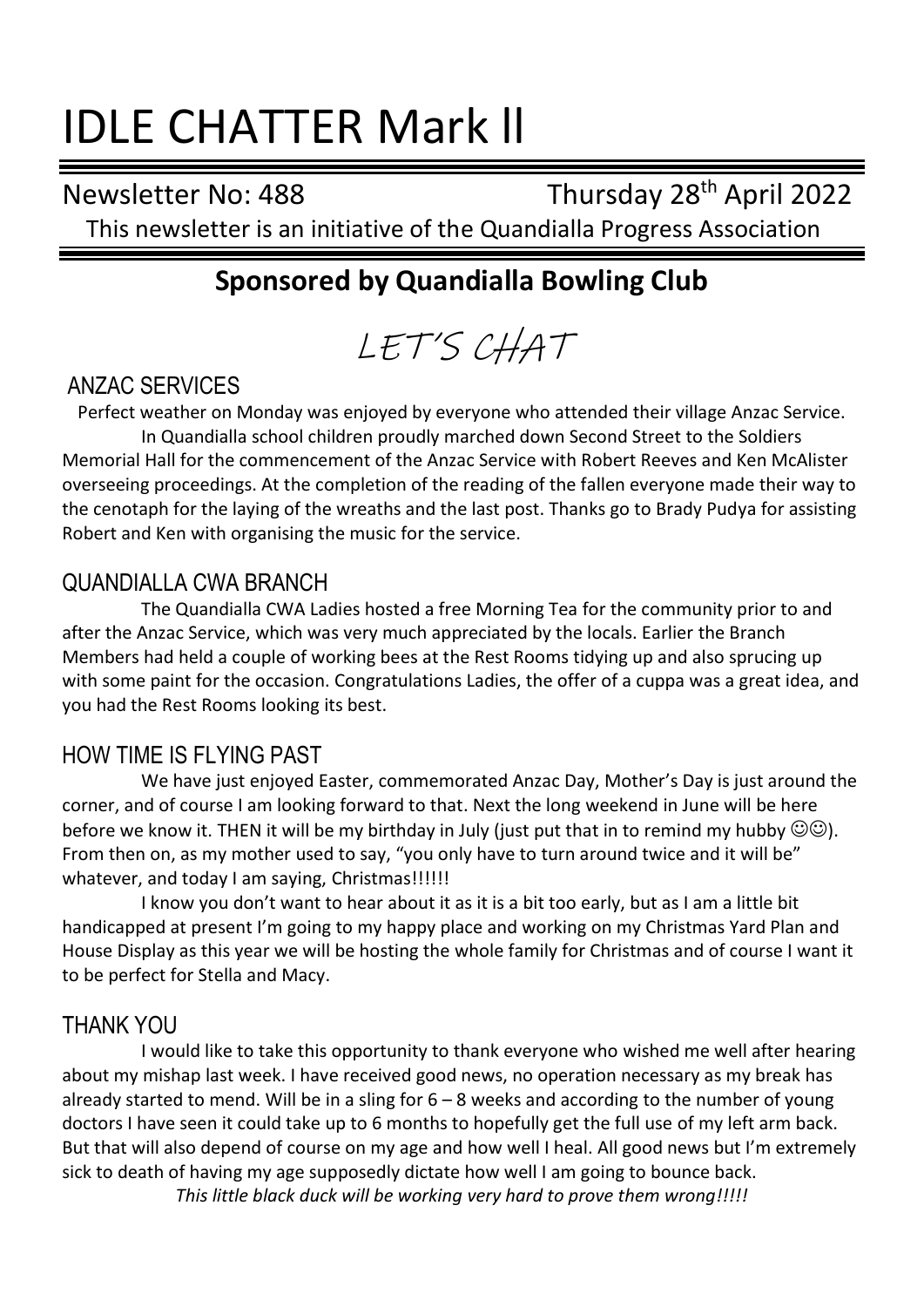# **QUANDIALLA FRIDAY NIGHT JACKPOTS:**

#### **Bland Hotel Joker Jackpot Draw ………**

The Joker Jackpot was not claimed and this week the jackpot will be \$680, and you have 6 chances to win a meat tray and a chance to choose the Joker Card.

#### **Quandialla Bowling Club Draws …………………..**

The Riverina Club Draw and Members Draw was not claimed last week so this Friday the Riverina Jackpot will jackpot to \$3000, and the Members Club Draw will jackpot to \$225.

Remember if your badge number is drawn for any of the jackpots YOU MUST BE AT THE CLUB to claim your prize when it is announced.





#### Good Luck Everyone

### **BLAND HOTEL**

Open: 12 Midday – Monday to Saturday Meals available from the Bistro Lunch 12 to 2pm & Dinner 6.30pm to 8.30pm Dine In or Take Away & Don't Forget – Pizza Night on Wednesdays.

## *ST MARKS ANGLICAN CHURCH SERVICE*

The May service will be held on Sunday 1<sup>st</sup> May at 5pm.

*Everyone Welcome*



## **QUANDIALLA BOWLING CLUB NEWS**

**Friday 29 th April opening at 6pm** – *Don't forget our Friday Night 12 Tray Meat Raffle, plus this Friday our Monthly Meat Tray Draws will take place. Also, the Riverina Jackpot & Members Draw, plus the Members Birthday Draw.*

**Sunday 1 st May opening at 10 am –** Sunday Papers available

Having a Birthday in **April** and a Member of the Quandialla Bowling Club? Then Fill out your Birthday Voucher, available at the Bar, and drop it in the barrel on Friday 29<sup>th</sup> (last Friday of the month) before 8.00pm, when the lucky winner will be drawn. You must be in attendance to collect your birthday win.

**You could win \$50**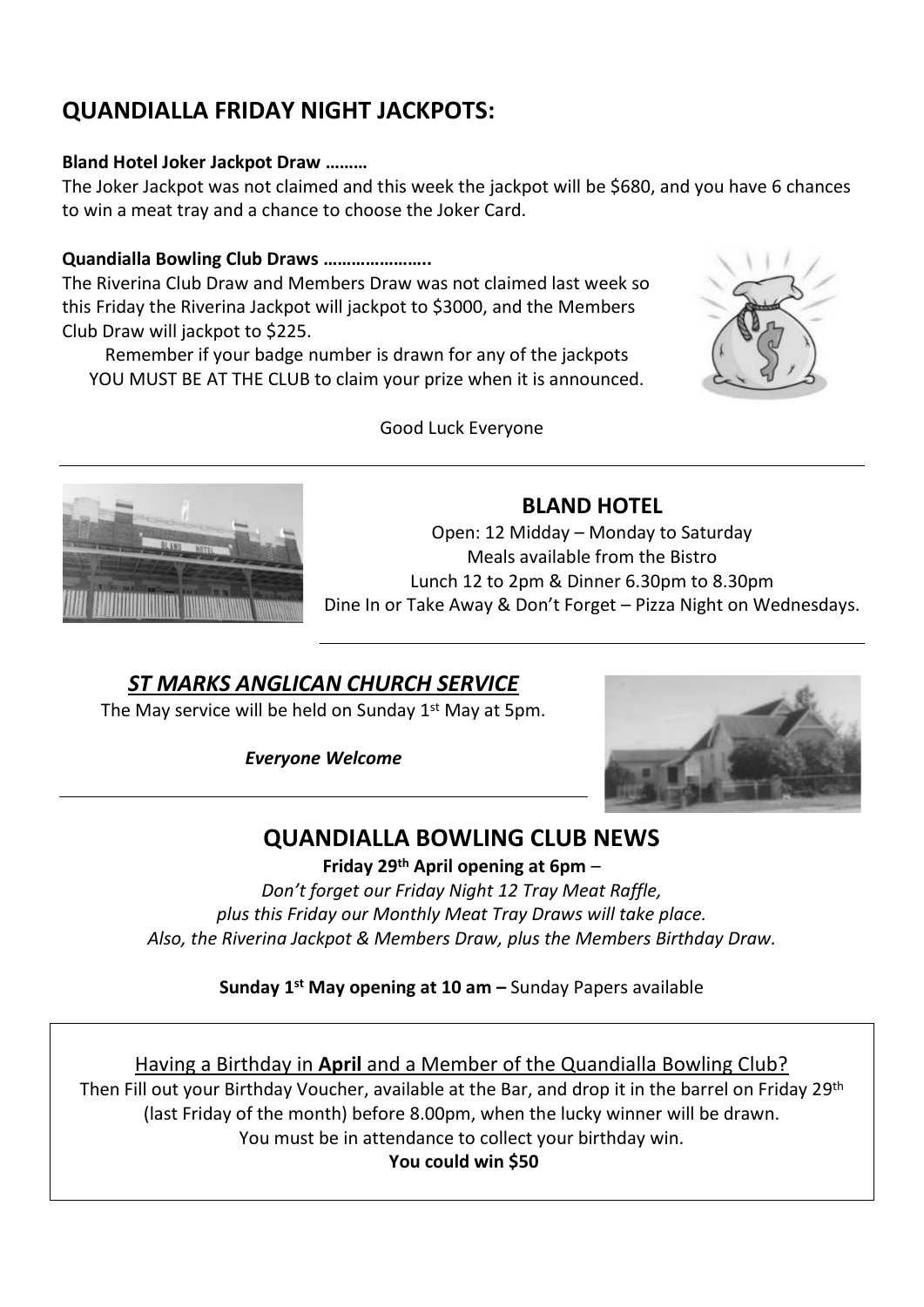## **GROCERIES AVAILABLE in QUANDIALLA at the BLAND HOTEL**

Fresh Bread – Papers – Hot coffee!!!!!! Fruit / Veg & other necessities. Best meat pies (available frozen as well) & Car and Truck Batteries & Oil.

# **AS Ag Contracting**

ABN – 73323278018

Bobcat Hire – Rural Fencing – Stock Work – Mini Loader Hire Enquires please phone: Adam Slater – 0418 272465



Elections are a fundamental part of our democratic process in Australia and require **around 100,000 temporary workers.**

Working at elections offers paid work. short-term employment opportunities. on the job training and support. a unique work experience.

Pay ranges from \$24.79 to \$46.88 per hour, depending on the job.

Register your interest to work at the 2022 federal election.

Training is provided, no experience required

Earn extra money

## **Register at 13 23 26 aec.gov.au/electionjobs**

IT'S FINALLY HAPPENED – it is now 8.15pm Thursday night.

*I cannot fill this weeks' newsletter. So, I will bow my head in defeat and leave the back page empty for the first time in 9 ½ years. Hopefully my mo-jo will be back on track next week.*

*30 minutes later – I have decided I can't do it*